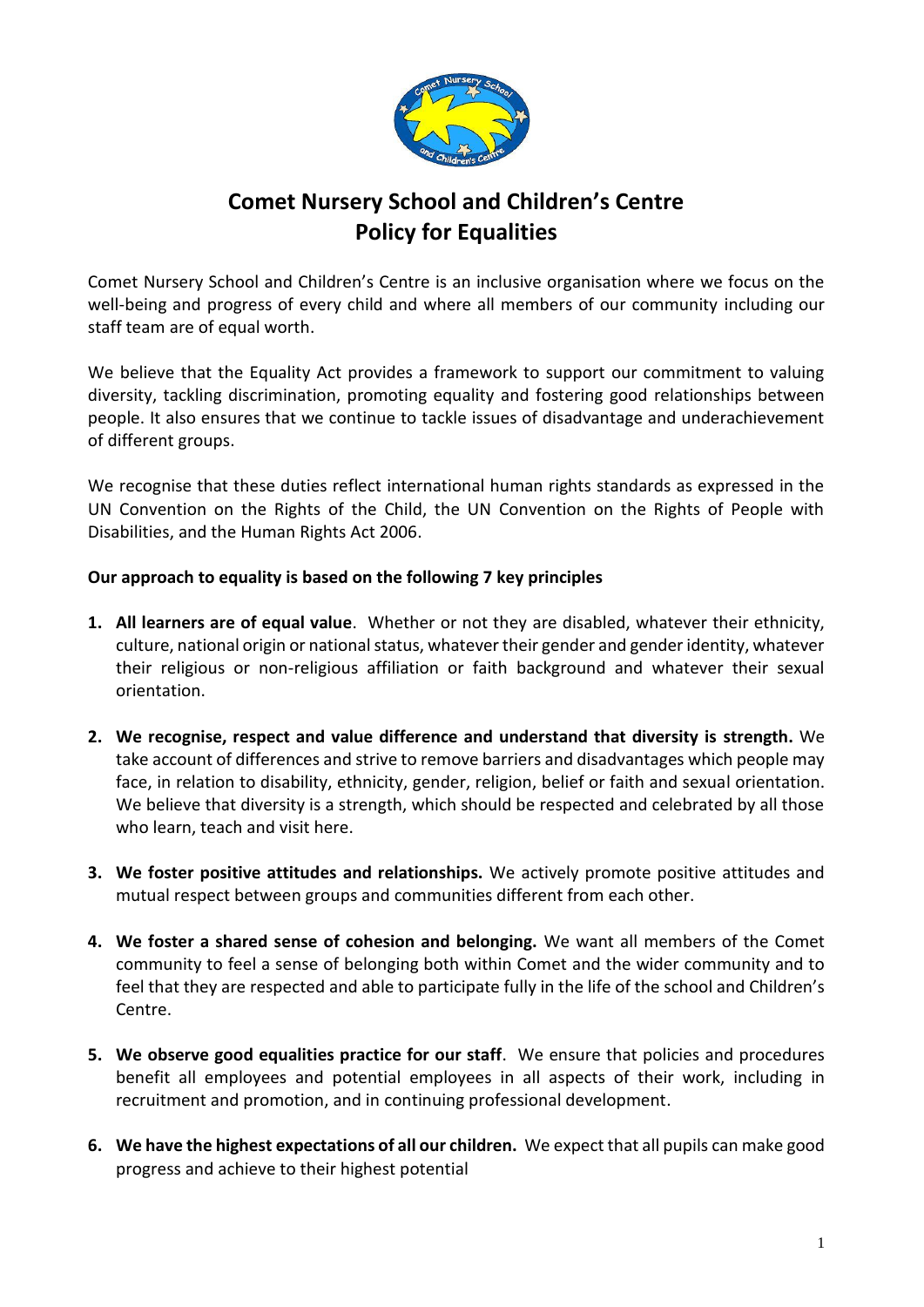**7. We work to raise standards for all children, but especially for the most vulnerable**. We believe that improving the quality of education for the most vulnerable groups of children raises standards for all.

## **Purpose of the policy**

The Equality Act 2010 was introduced to ensure protection from discrimination, harassment and victimisation on the grounds of specific characteristics (referred to as protected characteristics). This means that schools cannot discriminate against pupils or treat them less favourably because of their sex (gender), race, disability, religion or belief, gender reassignment, sexual orientation or pregnancy or maternity.

# **We have an overall duty to :-**

- Eliminate unlawful discrimination, harassment and victimisation
- Advance equality of opportunity between different groups
- Foster good relations between different groups

This policy describes how Comet is meeting these statutory duties and is in line with national guidance, and also provides guidance to staff and outside visitors about our approach to promoting equality.

# **Appendix 1** shows the current **Comet Accessibility and Equality Plan**

## **Development of the policy**

This policy was developed in consultation with staff, governors and parents and carers. It is part of our commitment to promoting equalities and providing an inclusive school and Children's Centre.

When developing the policy we took account of the DfE guidance on the Equality Act 2010 and also the Ofsted education Inspection Framework (EIF) 2019 which continues to place a strong focus on improving the learning and progress of different groups and on closing gaps in standards.

We note that OFSTED has a statutory duty to report on the outcomes and provision for pupils who are disabled and those who have special educational needs.

## **Links to other policies and documentation**

Although this policy is the key document for information about our approach to equalities in line with the Public Sector Equality Duty, we ensure that information about our responsibilities under the Equality Act are also included in our school and centre development plan (SCCDP), Self-Evaluation Form (SEF), our Parents Handbook, the Comet website and all other communications such as newsletters and emails.

There are also references in the Behaviour Policy, Teaching and Learning Policy, Safeguarding and Child Protection Policy and SEND policy. In addition, these can be found in minutes of meetings involving governors, the whole staff, and the senior leadership team.

The Equality Act also applies to schools in their role as employers.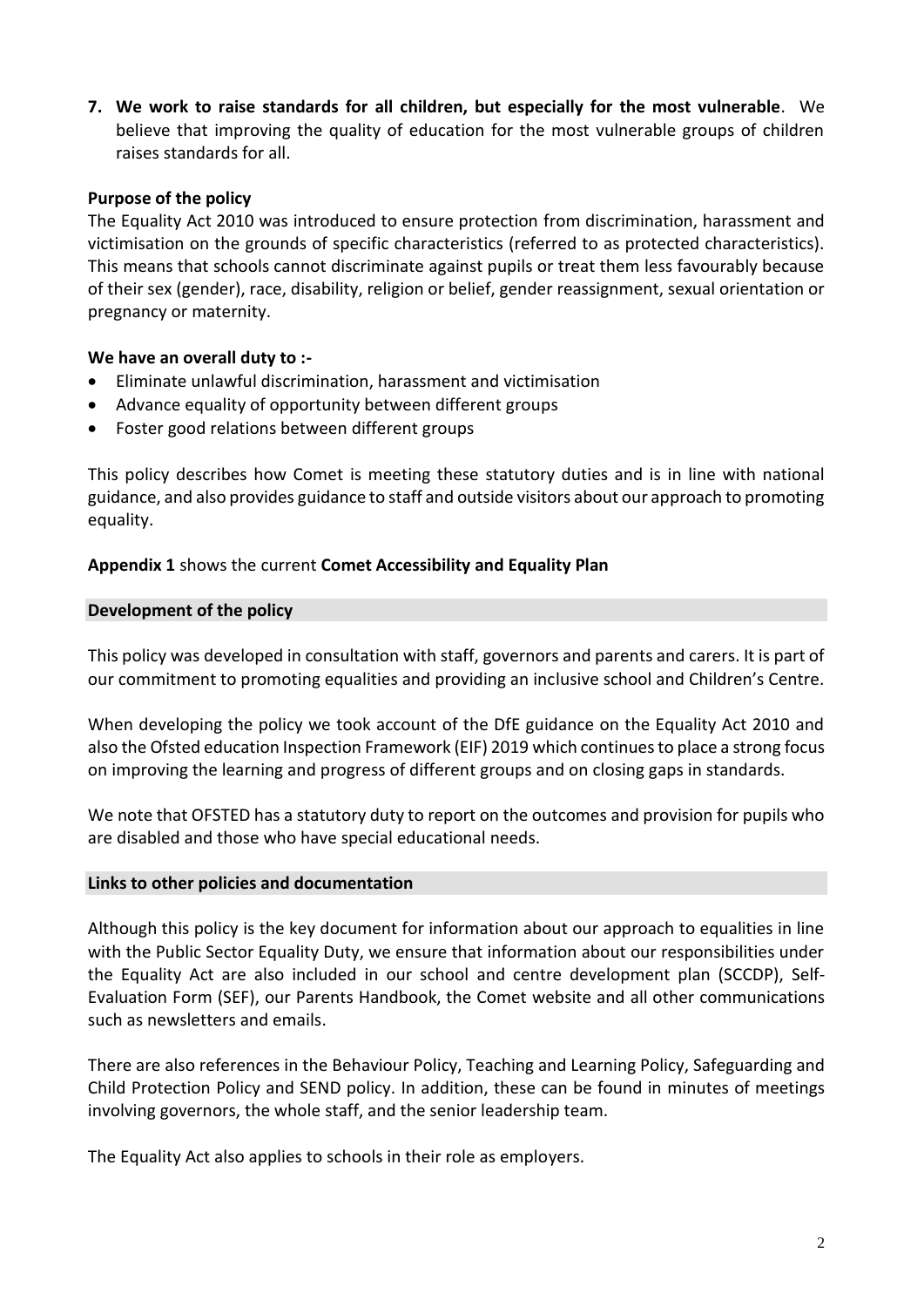#### **What we are doing to eliminate discrimination, harassment and victimisation**

- We take account of equality issues in relation to admissions and exclusions; the way we provide education for our pupils and the way we provide access for pupils/adults to facilities and services.
- We are aware of the reasonable adjustment duty for disabled pupils/adults designed to enhance access and participation to the level of non-disabled pupils/adults and stop disabled children being placed at a disadvantage compared to their non-disabled peers.
- The Headteacher ensures that all interview panels give due regard to this policy so that no one is discriminated against when it comes to employment, promotion or training opportunities.
- We ensure that those who are affected by a policy or activity are consulted and involved in the design of new policies, and in the review of existing ones.
- We take seriously the need to consider the equality implications when we develop, adapt and review any policy or procedure and whenever we make significant decisions about the day to day life of the Comet.
- We actively promote equality and diversity though the curriculum and by creating an environment which has respect for all.
- Our admissions arrangements are fair and transparent, and we do not discriminate against children or their families by treating them less favourably on the grounds of their sex, race, disability, religion or belief, sexual orientation, gender reassignment, pregnancy or maternity.

## **Behaviour, Exclusions and Attendance**

The school policy on behaviour takes full account of the new duties under the Equality Act. We make reasonable, appropriate and flexible adjustment for pupils with a disability. We monitor absence data (children/staff) for evidence of over-representation of different groups and take action promptly to address concerns.

## **Addressing prejudice and prejudice based bullying**

Comet challenges all forms of prejudice and prejudice-based bullying, which stand in the way of fulfilling our commitment to inclusion and equality:

- prejudices around disability and special educational needs
- prejudices around race, religion or belief, for example anti-Semitism and Islamophobia, Travellers, migrants, refugees and people seeking asylum
- prejudices around gender and sexual orientation, including homophobic and transphobic attitudes

We treat all bullying incidents equally seriously. We keep a record of any prejudice-related incidents and provide a report to the governors about the numbers, types and seriousness of prejudice-related incidents at our school and how we dealt with them. We review this data termly and (if necessary) would take action to reduce incidents.

#### **What we are doing to advance equality of opportunity between different groups**

We know the needs of our school population very well and collect and analyse data in order to inform our planning and identify targets to achieve improvements.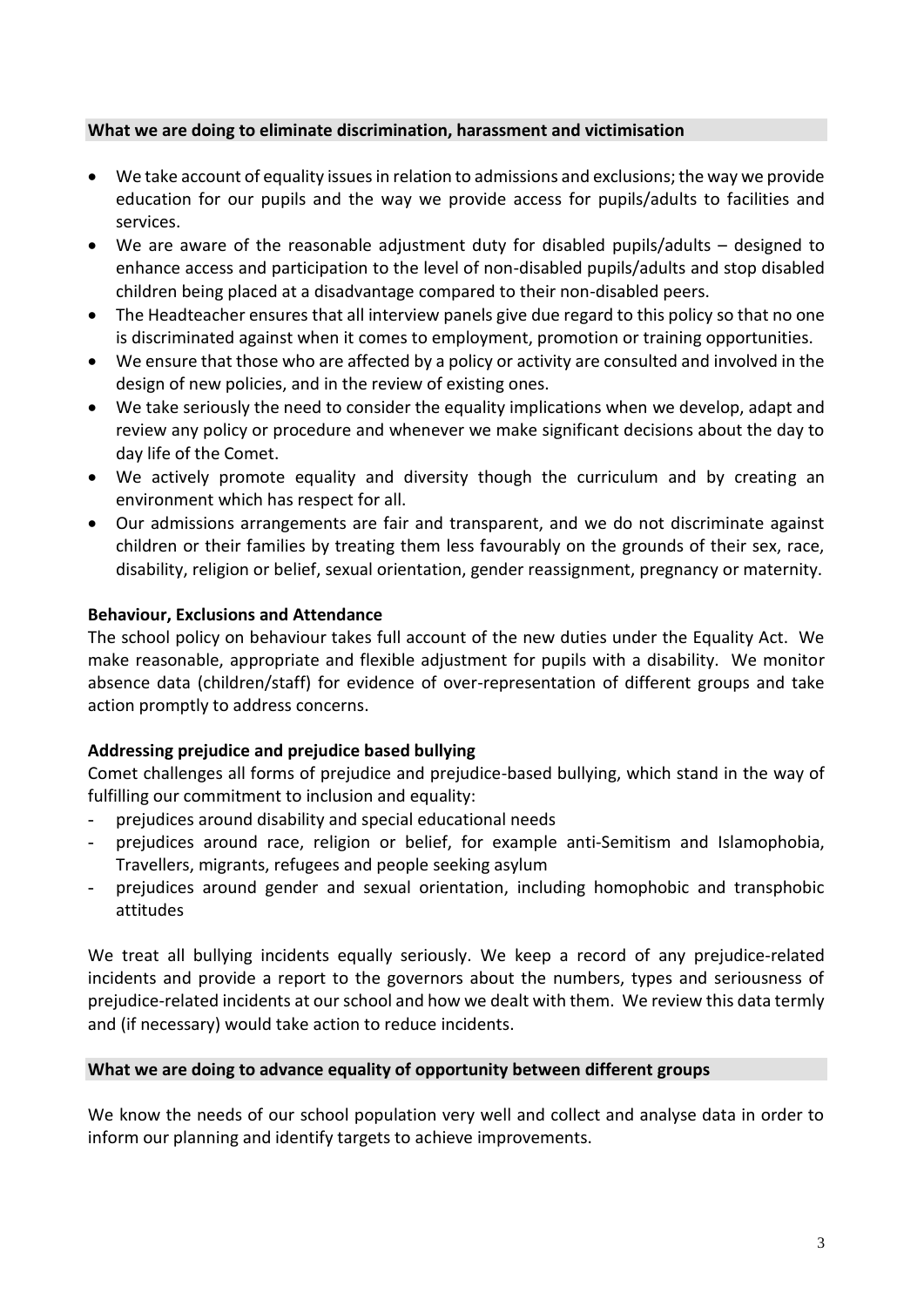- We have procedures, working in partnership with parents and carers, to identify children who have a disability through our settling in and assessment procedures.
- We collect data and monitor progress and outcomes of different groups of pupils (Nursery School) and users (Children's Centre) and use this data to support school and centre improvement. We take action to close any gaps.

We collect and analyse data:

- on the school population by gender, ethnicity and English as an additional Language;
- on the % of pupils identified as having a special educational need and/or disability and by their principal need or disability;
- on those accessing Early Years Pupil Premium (EYPP)
- on the children whose families who have social car involvement, including those open to Multi Agency Teams (MAT), who have a social worker, Child in Need (CIN) or Child Protection (CP) plan
- on inequalities of outcome and participation, related to ethnicity, gender and disability and proficiency in English
- We are aware that the legislation relates mainly to current but also to future pupils.
- We avoid language that runs the risk of placing a ceiling on any pupils' achievement or that seeks to define their potential as learners, such as "less able".
- We use a range of teaching strategies which ensure we meet the needs of all pupils
- We provide support to pupils at risk of underachieving
- We are alert and proactive about the potentially damaging impact of negative language in matters such as race, gender, disability and sexuality.

In addition to avoiding or minimising possible negative impacts of our policies, we take opportunities to maximise positive impacts by reducing and removing inequalities and barriers that may already exist between, for example:

- disabled and non-disabled people
- people of different ethnic, cultural and religious backgrounds
- girls and boys
- EYPP and non-EYPP students

We ensure equality of access for all pupils to a broad and balanced curriculum, removing barriers to participation where necessary.

## **Positive Action**

If we find any disadvantage we will take positive and proportionate action to address the disadvantage faced by particular groups of pupils, such as targeted support. The actions will be designed to meet the school's Equality plan/objectives.

## **What we are doing to foster good relations**

 We prepare our children for life in a diverse society and ensure that there are activities across the curriculum that promotes the spiritual, moral, social and cultural development of our pupils.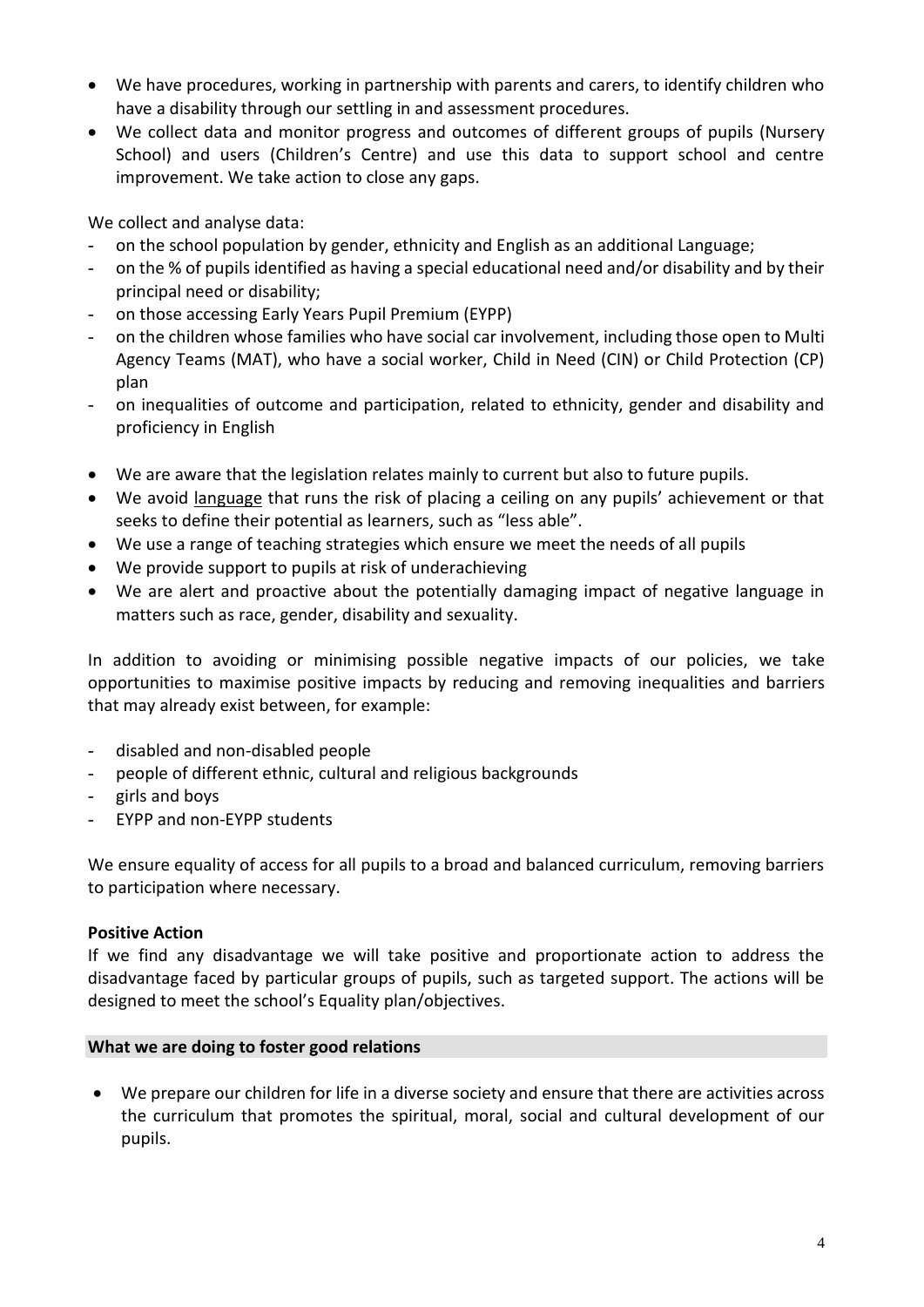- We teach about difference and diversity and the impact of stereotyping, prejudice and discrimination through PSED and across the curriculum.
- We use materials and resources that reflect the diversity of our community in terms of race, gender, sexual identity and disability, avoiding stereotyping.
- We promote an ethos and values that challenge prejudice based discriminatory language, attitudes and behaviour.
- We provide opportunities for children to appreciate their own culture and celebrate the diversity of other cultures.
- We include the contribution of different cultures to world history and promote positive images of people.
- We provide opportunities for children to listen to a range of opinions and empathise with different experiences.
- We promote positive messages about equality and diversity through displays, visitors, whole school events e.g. Heritage Week, Chinese New Year, Diwali.

## **Other ways we address equality issues:-**

- We maintain records of all training relating to equalities
- We keep minutes of meetings where equality issues are discussed
- We have a rolling programme for reviewing all of our school policies in relation to equalities and their impact on the progress, safety and well being of our pupils.
- The implications for equalities of new policies and practices are considered before they are introduced

In order to ensure that the work we are doing on equalities meets the needs of the whole community we:

- review relevant feedback from the annual parent survey, parent information evening, parentkeyperson consultation meeting
- secure and analyse responses from the annual staff and parents survey, staff meetings and training events
- review feedback and responses from the children and groups of children
- analyse issues raised in relation to Special Educational Needs and Disabilities (SEND) in Annual Reviews or reviews of progress on individual Support Plans
- ensure that we secure responses and feedback at Governing Body meetings and committee meetings

#### **Roles and Responsibilities**

We expect all members of the Comet community and visitors to support our commitment to promoting equalities and meeting the requirements of the Equality Act 2010. We will provide training, guidance and information to enable them to do this.

#### **Governing body**

The governing body is responsible for ensuring that the school and Children's Centre complies with legislation, and that this policy and its related procedures and action plans are implemented. A member of the governing body has a watching brief regarding the implementation of this policy.

Every governing body committee keeps aspects of the school's commitment to the Equality Duty under review, for example, in terms of standards, curriculum, admissions, exclusions, personnel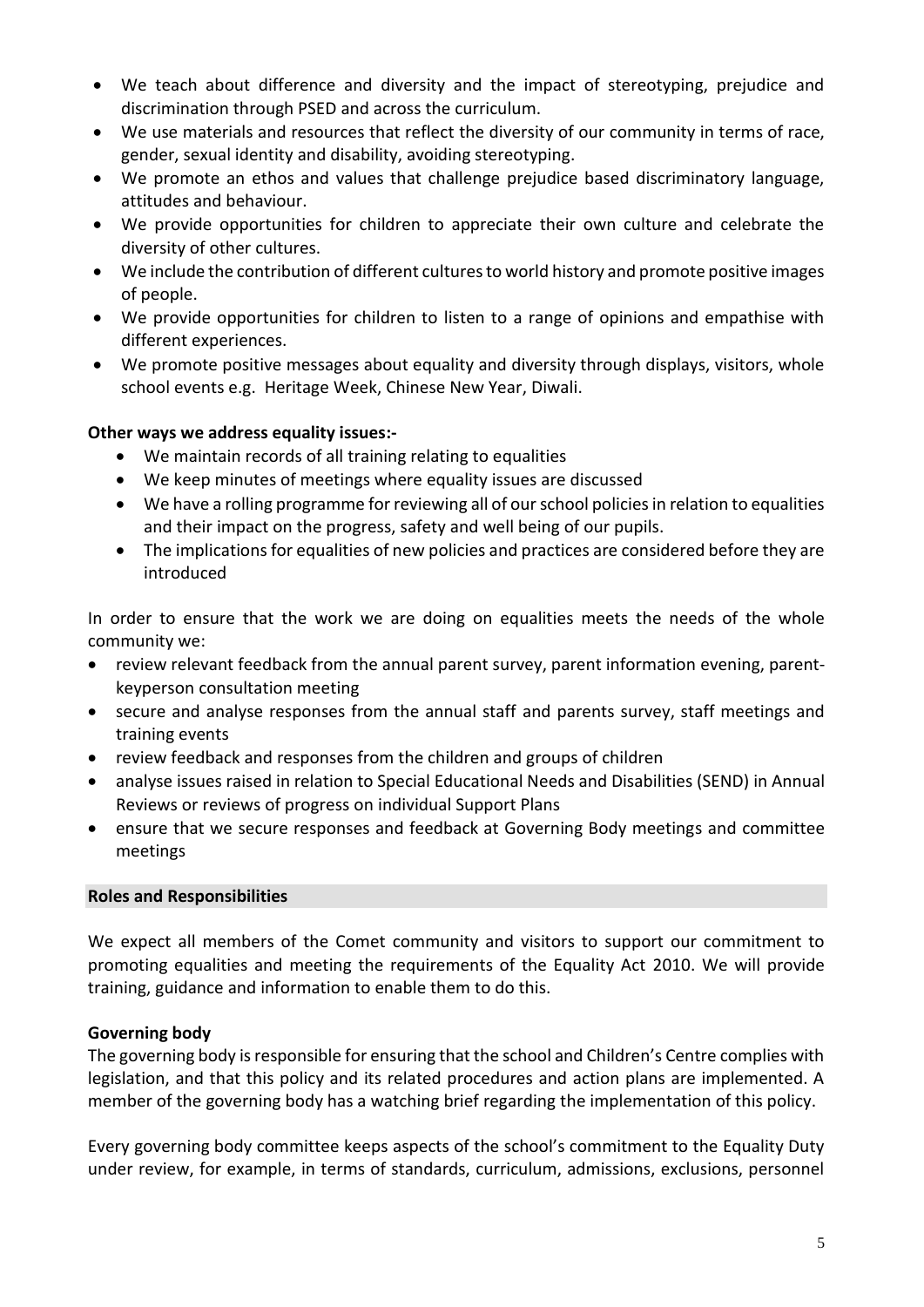issues and the school environment. Governors annually review the Equality Policy and evaluate the success of the school's Equalities work taking account of quantitative evidence (e.g. data) and qualitative evidence (e.g. surveys)

# **Headteacher and Senior Leadership team**

The Headteacher is responsible for implementing the policy; for ensuring that all staff are aware of their responsibilities and are given appropriate training and support; and for taking appropriate action in any cases of unlawful discrimination. The Headteacher also has day-to-day responsibility for coordinating implementation of the policy and for monitoring outcomes.

## **Teaching and Support Staff**

All teaching and support staff will:

- promote an inclusive and collaborative ethos
- challenge prejudice and discrimination
- deal fairly and professionally with any prejudice-related incidents that may occur
- plan and deliver curricula and lessons that reflect our principles, for example, in providing materials that give positive images in terms of race, gender and disability
- maintain the highest expectations of success for all pupils
- support different groups of children through differentiated planning and teaching
- keep up-to-date with equalities legislation relevant to their work.

We will provide training and guidance on Equalities for all new staff as part of the induction procedure. We will go through the principal expectations and duties of the Equality Act at a whole staff meeting at least once a year and a record of attendance will be kept.

#### **Visitors**

All visitors to Comet, including parents/carers and service providers are expected to support our commitment to equalities and comply with the duties set out in this policy. We will provide guidance and information in the parent's handbook, on noticeboards, and on our website to enable them to do this.

## **Equal Opportunities for staff**

- This section deals with aspects of equal opportunities relating to staff. We are committed to the implementation of equal opportunities principles and the monitoring and active promotion of equality in all aspects of staffing and employment.
- All staff appointments and promotions are made on the basis of merit and ability and in compliance with the law.
- We are also concerned to ensure wherever possible that the staffing of Comet reflects the diversity of our community.
- As an employer we strive to ensure that we eliminate discrimination and harassment in our employment practice and actively promote equality across all groups within our workforce.
- We respect the religious beliefs and practice of all staff, pupils and parents, and comply with reasonable requests relating to religious observance and practice.
- We ensure that all staff, including support and administrative staff, receive appropriate training and opportunities for professional development, both as individuals and as groups or teams.